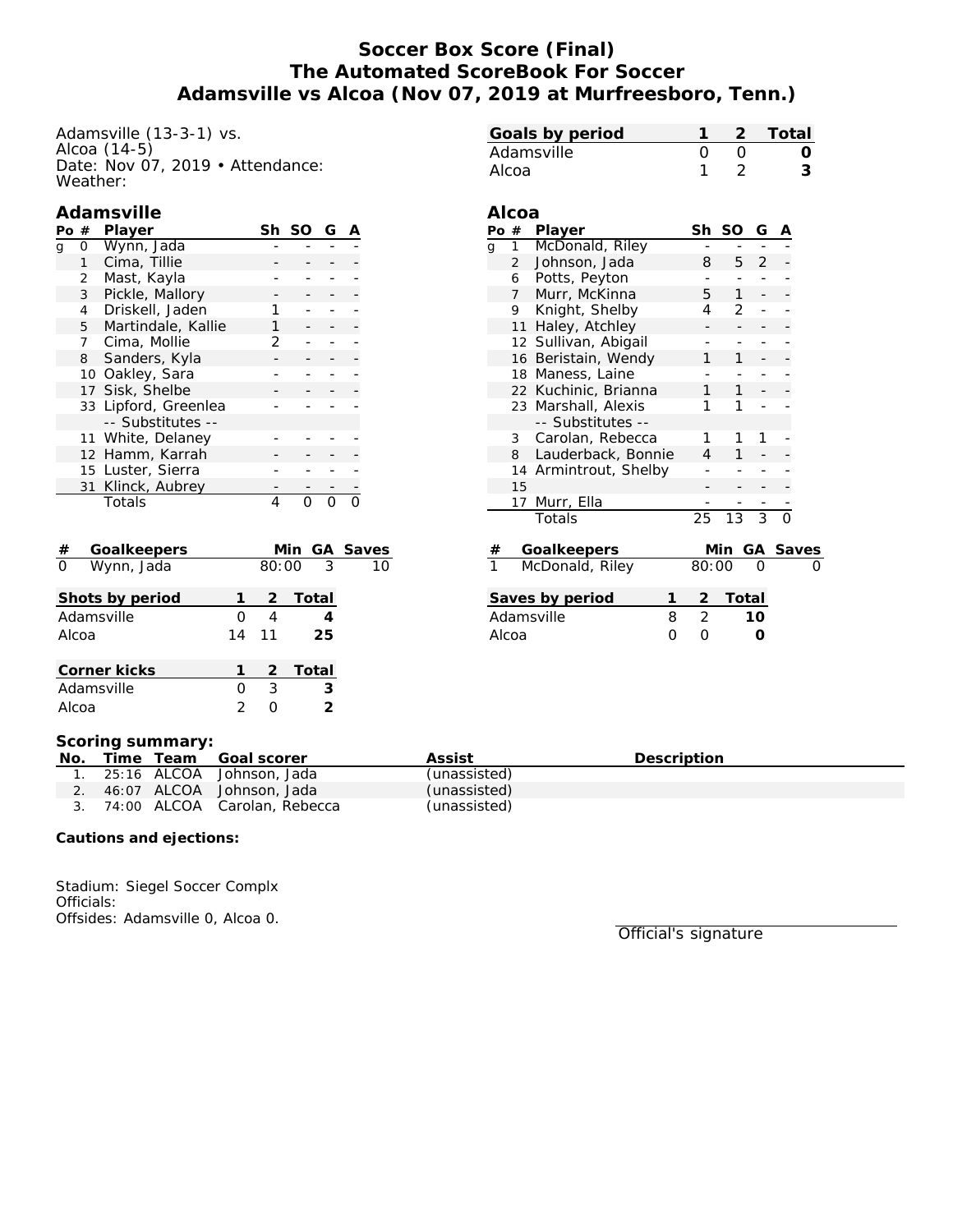**Play-by-Play Summary (1st period) Adamsville vs Alcoa (Nov 07, 2019 at Murfreesboro, Tenn.)**

**Adamsville Starters:**

- G 0 Wynn, Jada
	- 1 Cima, Tillie
	- 33 Lipford, Greenlea
	- 10 Oakley, Sara
	- 5 Martindale, Kallie
	- 4 Driskell, Jaden
	- 8 Sanders, Kyla
	- 17 Sisk, Shelbe
	- 2 Mast, Kayla
	- 7 Cima, Mollie
	- 3 Pickle, Mallory

#### **Alcoa Starters:**

- G 1 McDonald, Riley
	- 2 Johnson, Jada
	- 11 Haley, Atchley
	- 9 Knight, Shelby
	- 22 Kuchinic, Brianna
	- 18 Maness, Laine
	- 7 Murr, McKinna
	- 12 Sullivan, Abigail
	- 6 Potts, Peyton
	- 16 Beristain, Wendy
		- 23 Marshall, Alexis

- 00:00 Wynn, Jada at goalie for Adamsville.
- 00:00 McDonald, Riley at goalie for Alcoa.
- 00:15 Shot by ALCOA Kuchinic, Brianna, SAVE Wynn, Jada.
- 01:18 Shot by ALCOA Johnson, Jada, SAVE Wynn, Jada.
- 02:33 Corner kick by ALCOA [02:33].
- 02:50 Shot by ALCOA Murr, McKinna BLOCKED. Foul on Alcoa.
- 08:27 Shot by ALCOA Johnson, Jada, SAVE Wynn, Jada.
- 11:24 Shot by ALCOA Knight, Shelby, SAVE Wynn, Jada.
- 13:40 Shot by ALCOA Knight, Shelby WIDE.
- 14:36 ALCOA substitution: Lauderback, Bonnie for Kuchinic, Brianna.
- 16:00 Shot by ALCOA Johnson, Jada, SAVE Wynn, Jada. Foul on Alcoa. Foul on Adamsville.
- 21:28 ALCOA substitution: 15 for Murr, Ella.
- 25:16 GOAL by ALCOA Johnson, Jada (FIRST GOAL).

# **ADAMSVILLE 0, ALCOA 1**

\*

Foul on Alcoa.

- 28:50 Shot by ALCOA Lauderback, Bonnie BLOCKED.
- 29:10 Corner kick by ALCOA [29:10].
- 31:20 Shot by ALCOA Knight, Shelby, SAVE Wynn, Jada. Foul on Adamsville.
- 32:28 ADAMSVL substitution: Driskell, Jaden for Luster, Sierra.
- 34:20 Shot by ALCOA Lauderback, Bonnie BLOCKED.
- 34:30 Shot by ALCOA Beristain, Wendy, SAVE Wynn, Jada.
- 35:15 Shot by ALCOA Marshall, Alexis, SAVE Wynn, Jada.
- 35:42 ALCOA substitution: Murr, Ella for Lauderback, Bonnie.
- 35:42 ADAMSVL substitution: White, Delaney for Cima, Tillie.
- 37:05 Shot by ALCOA Johnson, Jada WIDE.
- 39:13 ADAMSVL substitution: Cima, Tillie for White, Delaney. Foul on Adamsville.
- 40:00 End of period [40:00].